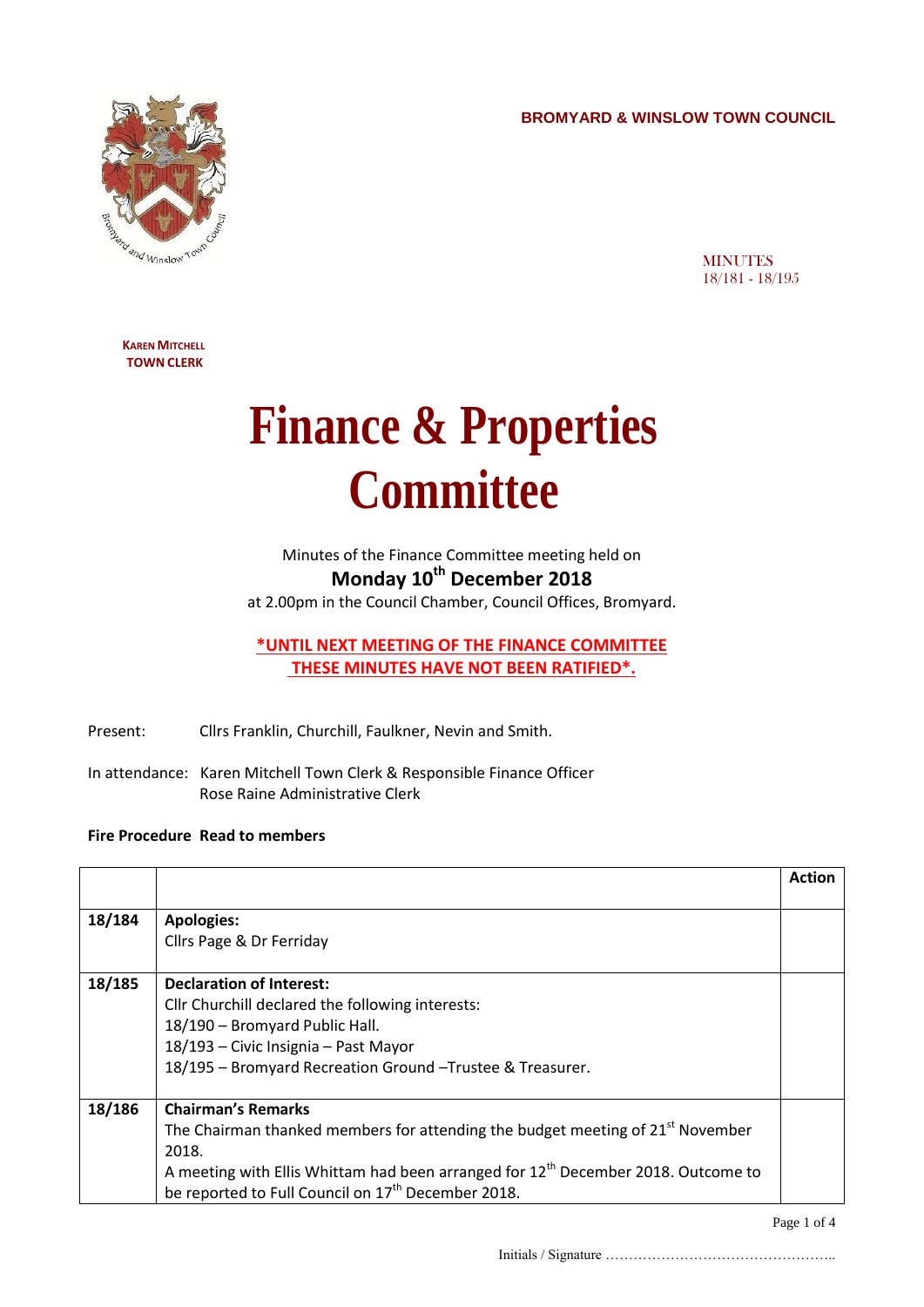| 18/187 | Exclusion of members of the public and press                                                |           |  |  |  |
|--------|---------------------------------------------------------------------------------------------|-----------|--|--|--|
|        | IT WAS RESOLVED that the public (including the press) should not be excluded from           |           |  |  |  |
|        | any discussions at the meeting.                                                             |           |  |  |  |
|        |                                                                                             |           |  |  |  |
| 18/188 | <b>Minutes:</b>                                                                             |           |  |  |  |
|        | IT WAS RESOLVED to agree the Minutes of the last meetings held on Monday 12 <sup>th</sup>   |           |  |  |  |
|        | November and Wednesday 21 <sup>st</sup> November 2018 and these were duly signed by the     |           |  |  |  |
|        | Chairman.                                                                                   |           |  |  |  |
|        |                                                                                             |           |  |  |  |
| 18/191 | It was agreed to bring forward item 18/191                                                  |           |  |  |  |
|        | <b>Report on Repairs and Renewals &amp; Lengthsman:</b>                                     |           |  |  |  |
|        | The Town Clerk reported                                                                     |           |  |  |  |
|        | Drainage investigation in Rowberry Street car park actioned - Water jetting<br>$\bullet$    | <b>TC</b> |  |  |  |
|        | tracing equipment unit tests confirmed that there is an issue with suspected                |           |  |  |  |
|        | broken pipe work or soak away in the north-eastern corner. Further excavation               |           |  |  |  |
|        | works will be required on Town Council property. Quotation awaited. Town                    |           |  |  |  |
|        | Clerk to consult Welsh Water.                                                               |           |  |  |  |
|        | Heritage Centre - security light replaced.<br>$\bullet$                                     |           |  |  |  |
|        | Closed Churchyard light repaired.<br>٠                                                      |           |  |  |  |
|        | Order for new intruder alarm at Heritage Centre placed.<br>$\bullet$                        |           |  |  |  |
|        | Cllr Churchill and Town Clerk to meet with contractors to discuss public toilets.           |           |  |  |  |
| 18/189 | <b>Matters Arising - For information only:</b>                                              |           |  |  |  |
|        | Commemorative benches installed                                                             |           |  |  |  |
|        | Quotation received for CCTV. Discreet Solutions to check the existing system.<br>$\bullet$  |           |  |  |  |
|        | Town Clerk to report to Full Council.                                                       |           |  |  |  |
|        | Fixed Wire testing - quotation received - item to be placed on agenda of Full<br>$\bullet$  |           |  |  |  |
|        | Council on 17 <sup>th</sup> December 2018.                                                  |           |  |  |  |
|        | Door frames not yet repaired.<br>٠                                                          |           |  |  |  |
|        | Market stalls need to be inspected to ensure they are fit for purpose.<br>$\bullet$         |           |  |  |  |
|        | PAT testing partially completed. Tenants are responsible for their own testing              |           |  |  |  |
|        | but some have taken the opportunity to use the services of the electrician.                 |           |  |  |  |
|        | 18/175 Grounds Maintenance Contract - 7 invitations to quote sent out.                      |           |  |  |  |
|        | Closing date 21 <sup>st</sup> December 2018.                                                |           |  |  |  |
|        | 18/176 Tree Survey - Herefordshire Council Conservation Officer to meet with<br>$\bullet$   |           |  |  |  |
|        | Cllr Page re works to trees in the Conservation Area. Advice awaited from DAC               |           |  |  |  |
|        | Secretary with regard to whether a faculty is required for works to trees in St.            |           |  |  |  |
|        | Peter's churchyard.                                                                         |           |  |  |  |
|        | Tenbury Road Car Park - contractors sealed edges if tarmac repairs. Town Clerk<br>$\bullet$ |           |  |  |  |
|        | to monitor; should the problem worsen will call the contractor back.                        |           |  |  |  |
| 18/190 | <b>Finance:</b>                                                                             |           |  |  |  |
|        | Income & Expenditure by Budget Heading - November 2018<br>a)                                |           |  |  |  |
|        | IT WAS RESOLVED to accept item a for the month of November 2018                             |           |  |  |  |
|        |                                                                                             |           |  |  |  |
|        | <b>Bank Reconciliation - November 2018</b><br>b)                                            |           |  |  |  |
|        | Cllr Nevin initialled the bank statements                                                   |           |  |  |  |
|        | IT WAS RESOLVED to accept item b for the month of November 2018                             |           |  |  |  |
|        | <b>Top Sheet</b><br>c)                                                                      |           |  |  |  |
|        | IT WAS RESOLVED to accept item c for the month of November 2018                             |           |  |  |  |
|        |                                                                                             |           |  |  |  |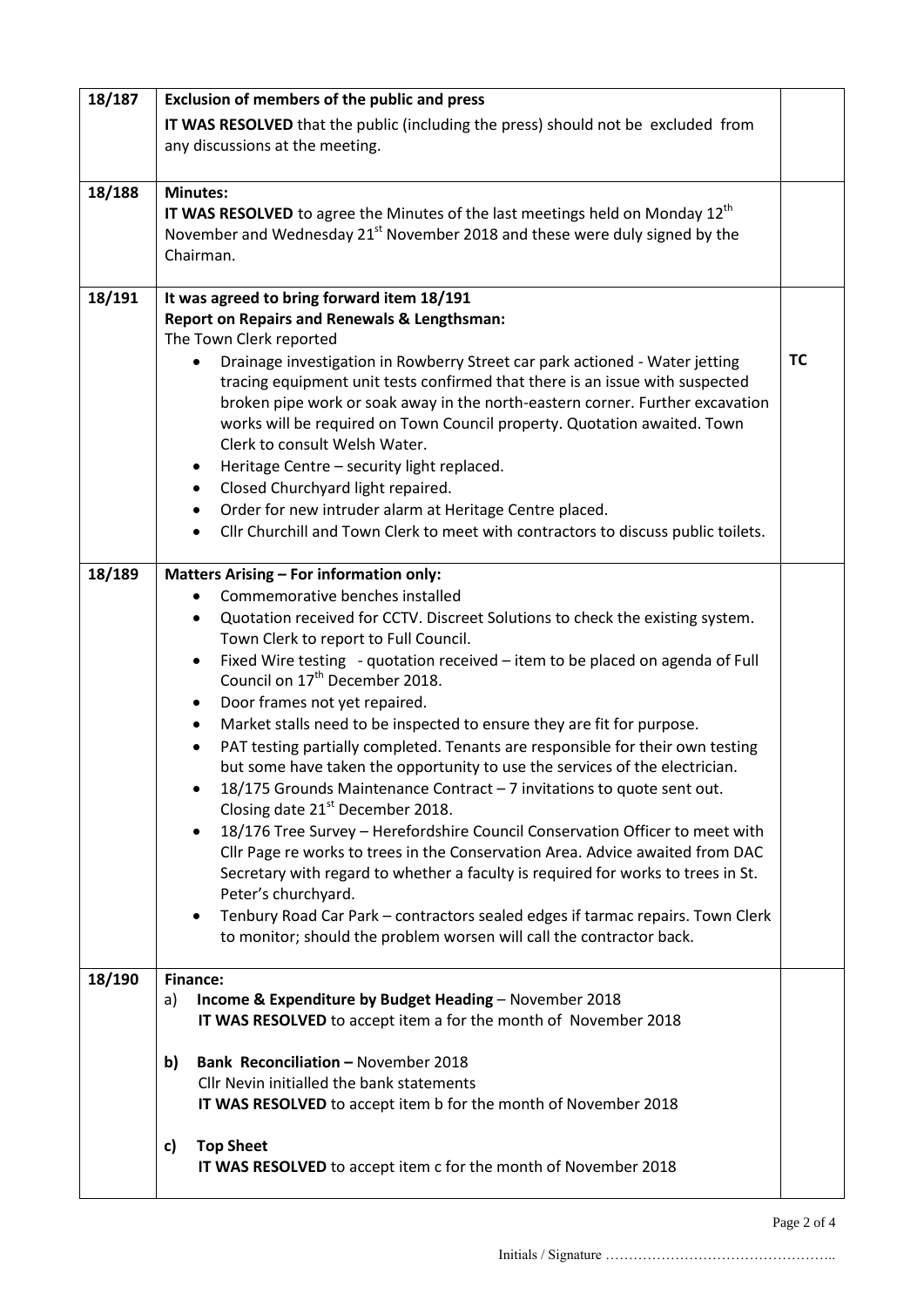|        | d)                                                                                                                                                               | <b>Accounts for Scrutiny:</b> |                                                                                  |                |  |  |  |
|--------|------------------------------------------------------------------------------------------------------------------------------------------------------------------|-------------------------------|----------------------------------------------------------------------------------|----------------|--|--|--|
|        |                                                                                                                                                                  | <b>Travis Perkins</b>         | 2 bags rock salt                                                                 | $8.44 + VAT$   |  |  |  |
|        |                                                                                                                                                                  | <b>Travis Perkins</b>         | Mould remover                                                                    | $4.16 + VAT$   |  |  |  |
|        |                                                                                                                                                                  | <b>Bromyard Public Hall</b>   | Hall hire - Armistice Tea                                                        | 79.20          |  |  |  |
|        |                                                                                                                                                                  | <b>ACT Computers</b>          | Laptop, screen, dock                                                             | $1,025 + VAT$  |  |  |  |
|        |                                                                                                                                                                  | <b>Discreet Security</b>      | Replace Door Locks                                                               | $328 + VAT$    |  |  |  |
|        |                                                                                                                                                                  | Poppy Appeal                  | 3 wreaths                                                                        | 120.00         |  |  |  |
|        |                                                                                                                                                                  | <b>Falcon Hotel</b>           | <b>Xmas Lights Reception</b>                                                     | 120.00         |  |  |  |
|        |                                                                                                                                                                  | Drain Clear                   | Drains - investigate blockage                                                    | $90 + VAT$     |  |  |  |
|        |                                                                                                                                                                  | Castle Group Ltd              | Data Logging Meter                                                               | $54.10 + VAT$  |  |  |  |
|        |                                                                                                                                                                  | Ian's Handyman Service        | Leak Cemetery                                                                    | 60.00          |  |  |  |
|        |                                                                                                                                                                  | David Landey                  | First Aid Remem. Day                                                             | 40.00          |  |  |  |
|        |                                                                                                                                                                  | Petty Cash                    |                                                                                  | 100            |  |  |  |
|        | IT WAS RESOLVED to accept item d for the month of November 2018                                                                                                  |                               |                                                                                  |                |  |  |  |
|        | e)                                                                                                                                                               | <b>Contracts</b>              |                                                                                  |                |  |  |  |
|        |                                                                                                                                                                  | <b>West Mercia Energy</b>     | <b>Electric Oct Old Vicarage</b>                                                 | $203.88 + VAT$ |  |  |  |
|        |                                                                                                                                                                  | <b>West Mercia Energy</b>     | Electric Oct Ten Rd complex                                                      | $36.82 + VAT$  |  |  |  |
|        |                                                                                                                                                                  | <b>West Mercia Energy</b>     | Gas Oct Old Vicarage                                                             | $183.20 + VAT$ |  |  |  |
|        |                                                                                                                                                                  | <b>West Mercia Energy</b>     | Gas Oct Heritage Centre                                                          | $81.65 + VAT$  |  |  |  |
|        |                                                                                                                                                                  | <b>KT Gooch</b>               | Copier charges                                                                   | $312.83 + VAT$ |  |  |  |
|        |                                                                                                                                                                  | Loos in Motion                | <b>Hire Charges Portaloos</b>                                                    | $620 + VAT$    |  |  |  |
|        |                                                                                                                                                                  | Freemans Bookkeeping          | Payroll Oct/Nov                                                                  | 60             |  |  |  |
|        |                                                                                                                                                                  | Freemans Bookkeeping          | Payroll Aug /Sept                                                                | 60             |  |  |  |
|        |                                                                                                                                                                  | Metric                        | Car Park machines Jan/March 2019                                                 | $222.90 + VAT$ |  |  |  |
|        | IT WAS RESOLVED to accept item e for the month of November 2018                                                                                                  |                               |                                                                                  |                |  |  |  |
|        | Review of monthly payments.<br>f)                                                                                                                                |                               |                                                                                  |                |  |  |  |
|        | IT WAS RESOLVED to accept item f for the month of November 2018                                                                                                  |                               |                                                                                  |                |  |  |  |
|        | g)<br><b>Mayor's Allowance</b>                                                                                                                                   |                               |                                                                                  |                |  |  |  |
|        | <b>IT WAS RESOLVED</b> to approve payment of £1,000 of the Mayor's Allowance to the                                                                              |                               |                                                                                  |                |  |  |  |
|        |                                                                                                                                                                  |                               | Chairman of the Council. The balance, less any payments already made, to be paid |                |  |  |  |
|        |                                                                                                                                                                  | at the end of the year.       |                                                                                  |                |  |  |  |
| 18/191 | Brought forward earlier in the meeting - see above                                                                                                               |                               |                                                                                  |                |  |  |  |
| 18/192 |                                                                                                                                                                  | <b>Budget 2019/20</b>         |                                                                                  |                |  |  |  |
|        | Members considered the draft budget as follows:<br>4071 - Photocopier charges - Town Clerk pointed out increase to £400.                                         |                               |                                                                                  |                |  |  |  |
|        | 4100 - Elections                                                                                                                                                 |                               |                                                                                  |                |  |  |  |
|        | <b>IT WAS RESOLVED</b> that as Earmarked reserves were considered adequate no further<br>money to be placed against line 4100.                                   |                               |                                                                                  |                |  |  |  |
|        |                                                                                                                                                                  |                               |                                                                                  |                |  |  |  |
|        | 4082 - Legal/Professional services - additional sum required to cover issues including<br>outsourcing the payroll.<br>IT WAS RESOLVED to increase sum to £2,500. |                               |                                                                                  |                |  |  |  |
|        | 4000 - Wages and Salaries - to be discussed by Staffing Committee. Precept figures to<br>be rounded up to £73,000 (Line 4000) and £6,000 (line 4005)             |                               |                                                                                  |                |  |  |  |
|        |                                                                                                                                                                  |                               |                                                                                  |                |  |  |  |